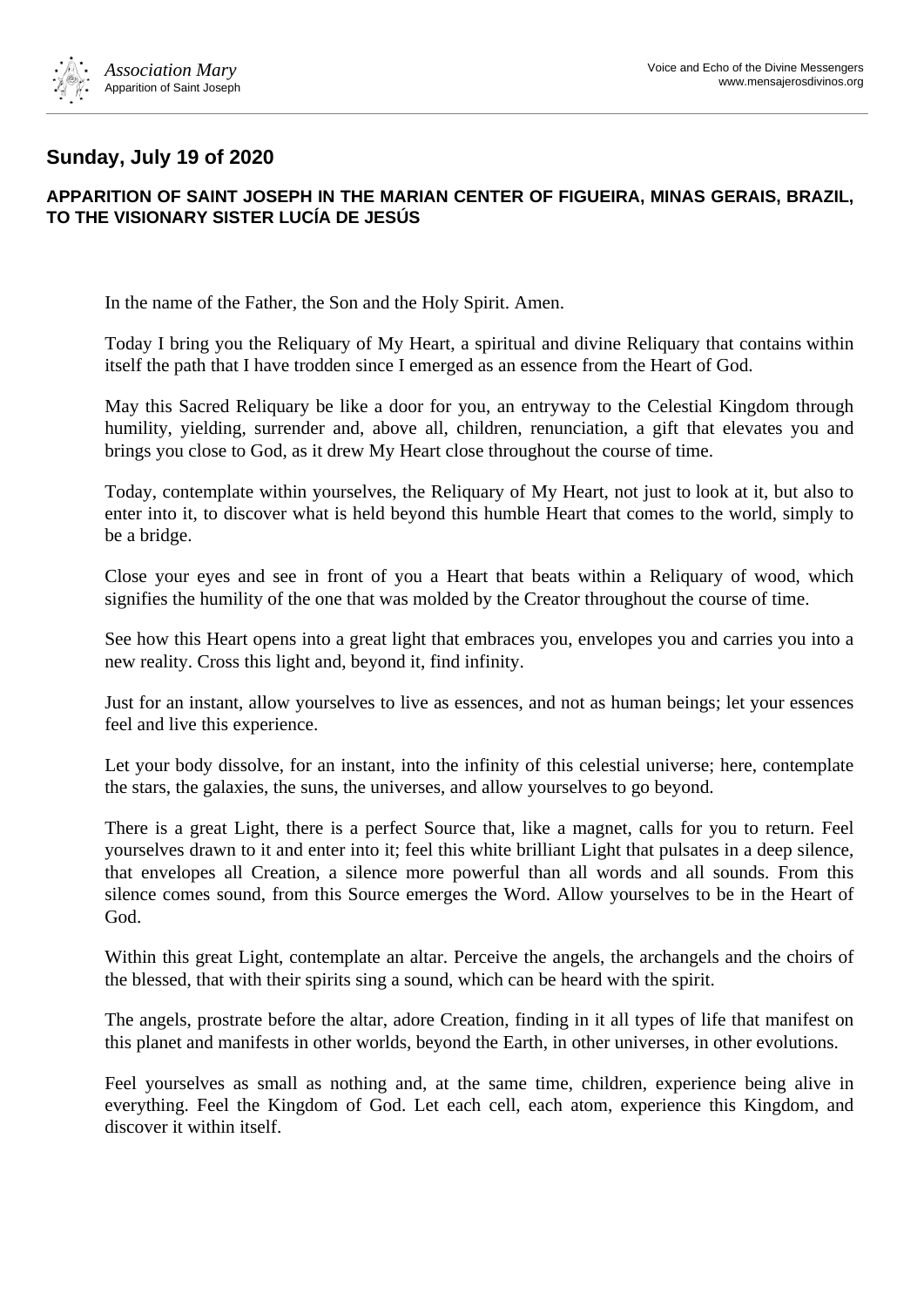

Now begin to feel how this Kingdom expands from the inside out. As if within your hearts there were a great explosion of light taking place. And that Light, which you contemplate in infinity, manifests within you. In it exists all attributes, all gifts, all virtues. In it is all of Creation.

Feel, children, how God manifests within and outside of you. Feel all of life in your essence, each creature, each being, each essence.

That which you manifest as a group is like a great infinity, in which each consciousness is represented through the particles of light that live within your atoms. Understand unity in this way.

The Celestial Church, children, is not a construction that floats in infinity, in the Celestial Universe. The Celestial Church is this inner temple, where Creation is recreated, time after time.

The Celestial Church is what I reveal to you today: this Kingdom that dwells within you and which is called "Temple", so that you may understand that which is Sacred.

What I bring you today must not be understood with the mind, it must not be felt with your emotions, but rather experienced by your essences.

In this Kingdom is held all of life. Within you is held all of life. For this reason, understand that in this same way, My Heart beats in your hearts, and your hearts beat in Mine.

The time has come for humanity to understand the unity that justifies their existence, that reveals their purpose, and that is not only life on Earth, but a unity with all life.

I have already told you all these things many times; in many ways, I have brought you this Kingdom. But today, children, I place you within It. I reveal to you that this Kingdom lives within you so that you may remain in it, in Its revelation, all the time.

Many seek universal realities and many cling to the reality of Earth. Many aspire to a higher knowledge and want to know more, want to meet the life that manifests in the universe, like in the interior of the Earth and upon all the planets. And others cling to what they know about the Earth, they believe that the Kingdom of God is just this life.

And ignorance manifests in those two ways, because universal life goes beyond everything that you understand, in the same way as life on Earth.

The time has come to transcend matter, the matter that dwells in the universe, like this that dwells on Earth, because otherwise, you will not be able to manifest the Kingdom of God, live It or be It, because that is your spiritual mission, for this you were created, for more than a dialogue with God. Your mission is not just to listen to the Voice of the Creator, but to live It, recreate His Creation, experiencing His Presence within you.

The time is already arriving, when all the illusion experienced by humanity will fall apart. And it will be in that moment, children, that the memory of My words must emerge within you, must transcend the human condition, the mind, the understanding, the feelings; it must dissolve them in the revelation of the Divine Presence.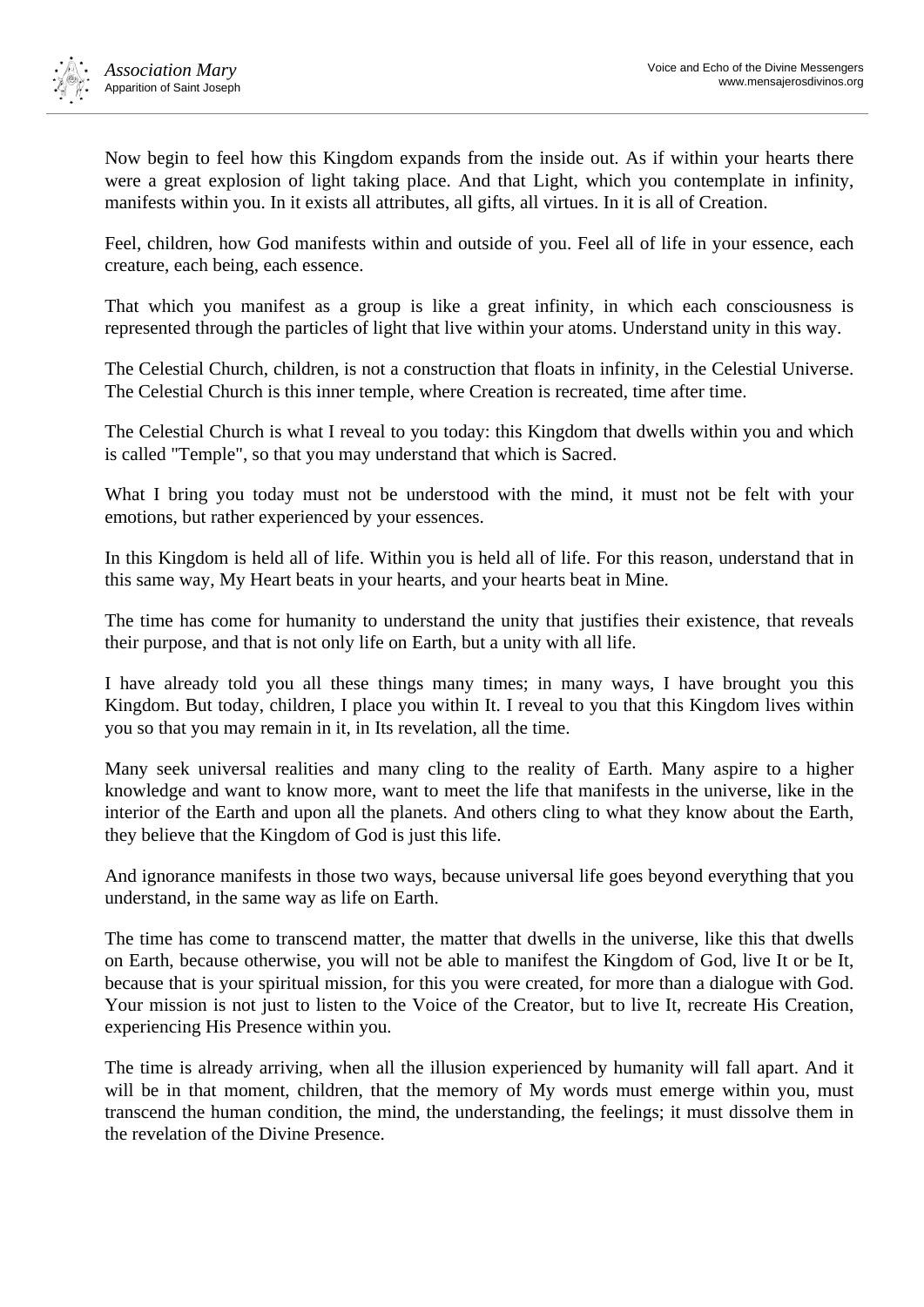

What dwells within you, not even the angels and archangels can live, this is why you must not cling to the things of the world, not cling to everything you lived in the universe before coming to the world, because everything was a lesson so that you could get here.

I do not want to diminish existence with what I tell you today, but I want to lead you into a profound spiritual experience, so that you can experience something that goes beyond, something that you have not lived at any moment in your evolution, but that time will arrive to be experienced, and that time is not far away.

In this time of the planet, these two realities confront one another. The human condition seems to be more real than ever and beings experience that battle, many times without understanding it.

The Universe of God, His Celestial Kingdom, pushes from the inside out and aspires to manifest, and your human condition resists and tries not to break, and affirms itself in all the spaces of the consciousness that it can reach: in matter, in mind, in feelings, the body, the consciousness and the subconscious.

As much as that has strength, it has no power. Power comes from spirit, a spirit that shouts and expands within you. Listen, children, this crying comes from the essence. Let this force that recreates Creation reveal itself, manifest itself.

Everything that I am telling you is achieved through three keys, which in truth are one: humility, renunciation and surrender.

Through humility, all doors will be opened for you, so that you not only understand all the sciences and be knowledgeable about all life, but you will also be able to go beyond that and live the revelation of the Divine Presence, of the human purpose.

Through renunciation, you will be free of yourselves, of all human concepts, of all your wills and aspirations, and your most spiritual goals; empty of all that which you believe you know, of all that which you believe you have gained as experience.

Through surrender, everything will be accomplished, because you will be like that essence suspended in infinity, like in the infinity within yourself. You will love the nothing and you will discover everything in the Heart of your Creator. Everything I tell you today, I can say, because I experienced this, little by little, step by step, throughout My evolution.

Your challenge today is to live it intensely, in this end of times, in an accelerated way, intense, and you are ready for that.

Just like all of life, My Heart will beat within you, all My instructions will resonate in this great silence that holds, not only all sound, but also all wisdom. For this reason, children, look for that within yourselves, in prayer, whenever you need it.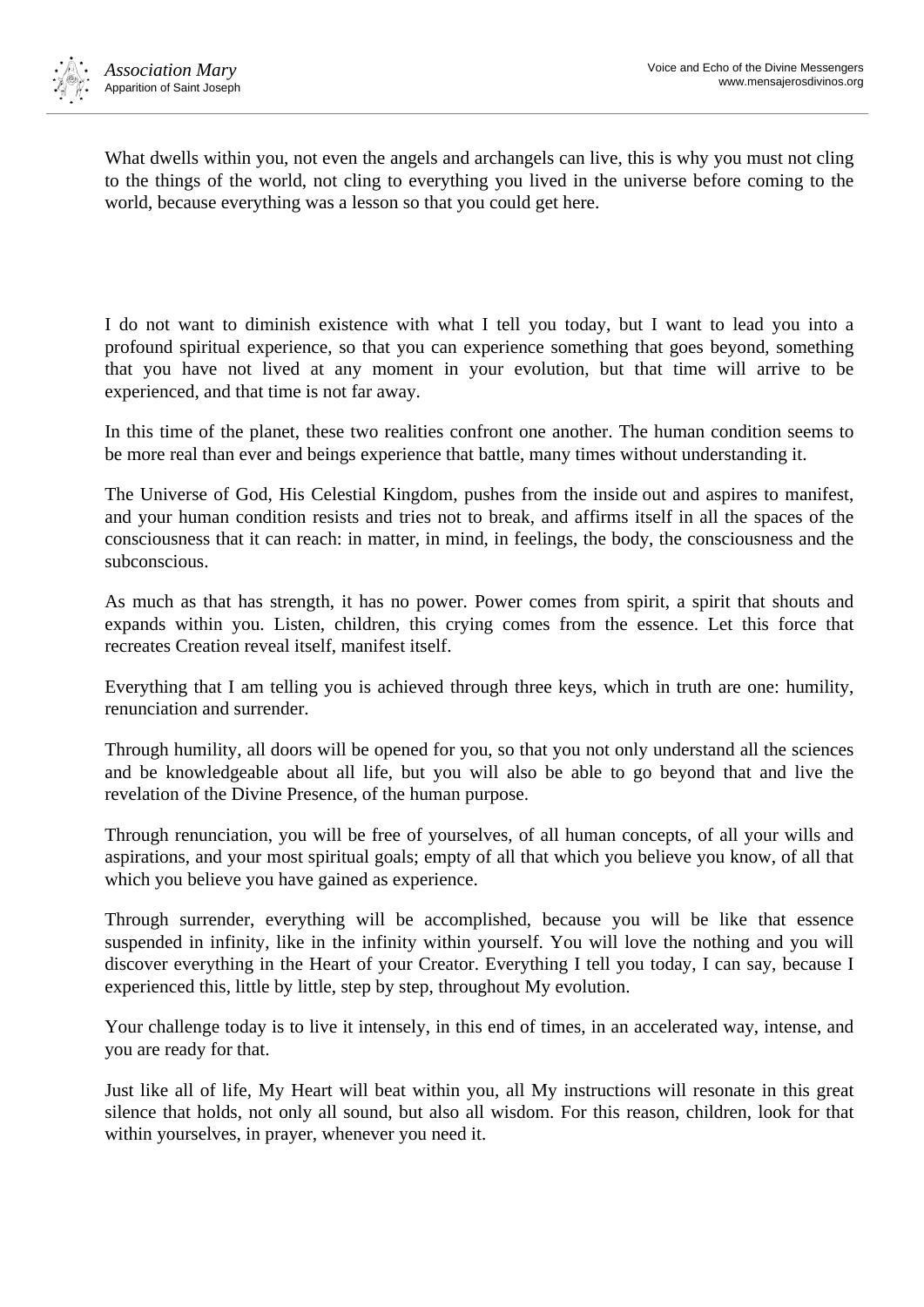

When you feel that matter is struggling against the spirit, and your human condition seems to have more strength than your essences, simply become silent and look within yourselves for that source of life. Place your forehead upon the ground and cry out to God so that He may manifest from the inside out, and from the outside inward, encompassing all the spaces, defeating all battles, revealing His triumph within your lives.

Do not seek to understand what I tell you, but experience it. Contemplating the Reliquary of My Heart, you will always find this doorway that will allow you to remember everything I told you so that you may experience it.

The Reliquary of My Heart is not an object that you will contemplate without understanding. The Reliquary of My Heart is simply a symbol that allows your matter to remember spiritual life through the senses.

Through your eyes, you will open a window so that your essences may again find God, contemplating the Reliquary of My Heart. It is a profound science, which is not explained with the mind, but you will be able to experience it each time that you open your heart. For this reason, when you are before the Reliquary, simply remain in silence. Feel that, through your eyes, your essences can contemplate a path and journey with it.

I could be by your side, all day, telling you about all the things I have learned, but I want you to learn to find Me within you, in the same way with Christ, with the Virgin Mary, with God Himself and all His creatures.

The time has come for a more profound cycle and I warn you that, in the same way that this cycle is profound, your battles will also be profound and inexplicable.

Many times it will seem as if you have heard no instruction from the Hierarchy, and mundane life will express within you with all its strength. Observe this, perceive it, and return to the point of meeting with God within yourselves until, little by little, and with a great deal of effort, that battle may be won by the Creator within you.

Understand each other's tests, understand your weaknesses, but do not justify them through the human condition.

Help each other, remind each other that spiritual life dwells within. Elevate to the Heart of God. Remember that you are preparing the return of His Son to the world. Place your consciousness in that.

With My presence and My words, I bless all these elements on the Altar and I tell you that, in the same way that the Divine Messengers bless each sacred object, the priests also have the authority to do this.

All the gifts and promises that manifest in these objects, as a divine gift for souls, will manifest in the same way when the priests unite Heaven and Earth to bless you from the heart. For this reason, trust that all the medallions and all the sacred objects that will manifest over time will be carriers of Grace and of the divine promise, for all souls.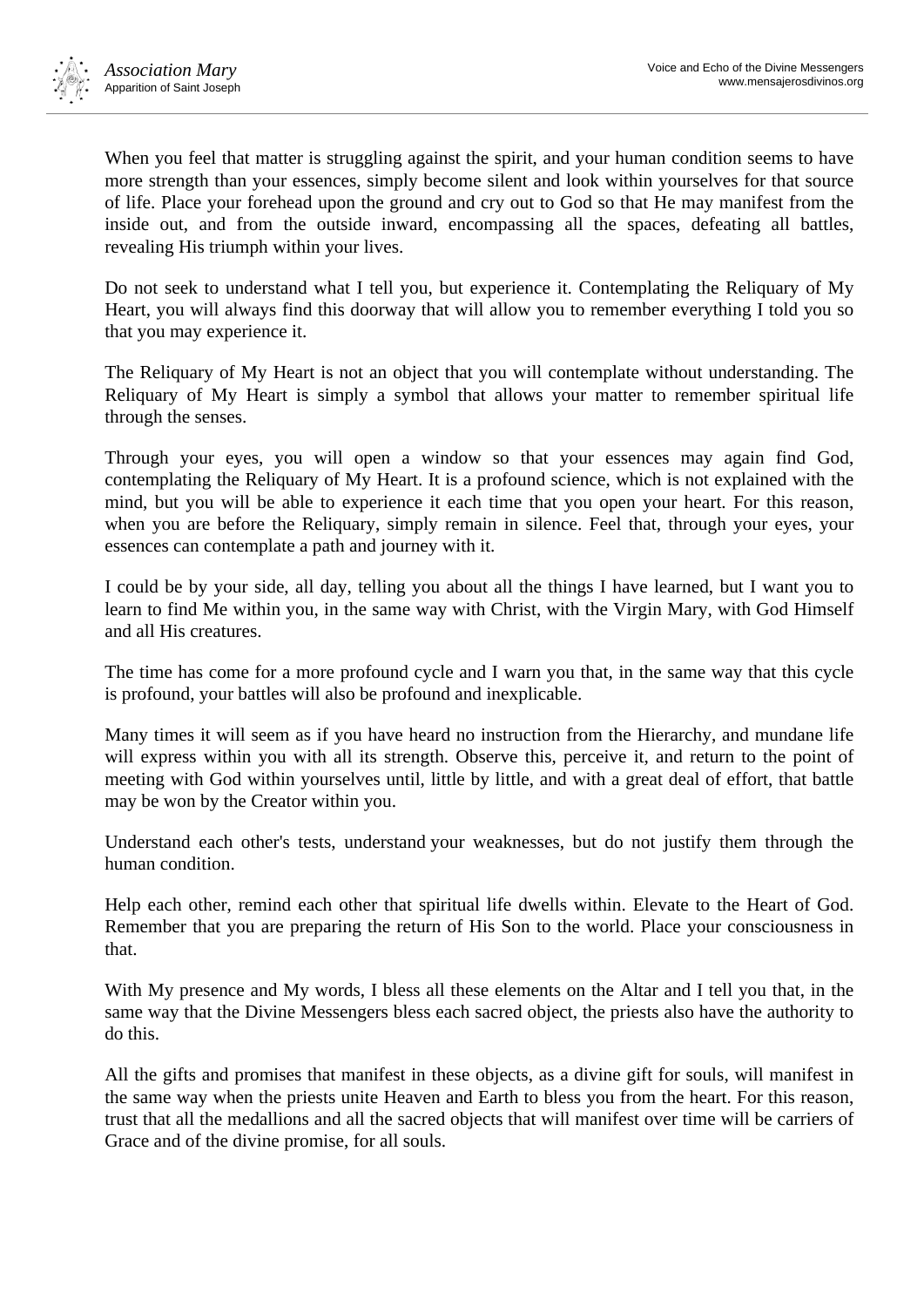

Bring the altar here with the elements for the Consecration of the Eucharist.

Friar Zeferias.

Consecrating this Eucharist in My Presence, pray for all the priests of the world, so that the Kingdom of God in them may manifest always.

*Friar Zeferias: On that night, when Our Lord celebrated the Last Supper with His disciples and apostles, He took the bread and elevated it to the Heavens, giving thanks to God for the sacrifice He would live for all of us, and the Eternal Father blessed the bread, transforming it into the Body of Christ. Jesus then broke the bread and gave it to His disciples, saying to them: "Take and all eat of it, for this is My Body, which will be given up for you."*

*We praise You, Lord, and we bless You. We praise You, Lord, and we bless You. We praise You, Lord, and we bless You. Amen.*

*In the same way, Jesus took the Chalice in His Hands and raised it to the Heavens, and then passed it on to His disciples, saying to them: "Take and all drink of it, for this is the Chalice of My Blood, the Blood of the new and eternal Covenant, which will be poured out for you, for your salvation,*  redemption and remission of all faults. Do this in remembrance of Me until the end of times, when I *am to return to this world."*

*We praise You, Lord, and we bless You. We praise You, Lord, and we bless You. We praise You, Lord, and we bless You. Amen.*

*Let us all together speak the prayer that the Lord taught us, uniting with this holy Communion with His Body and His Blood.*

*Our Father (in Portuguese)*

*Behold, here is the Body and the Blood of Christ, the Lamb of God, that removes the sins from the world.*

*Blessed are they who are part of this Supper of the Lord, because death will no longer touch them and they will know eternal life. Amen.*

*May the Peace and the Mercy of Christ descend to Earth!*

*Lord, I am not worthy that you should enter under my roof,*

*but only say the word and I shall be healed. Amen.*

We sound the bell three times, announcing the spiritual Communion of all souls with Christ.

Let the Eucharist be your sustenance and remind you, every day, of the true reason for your